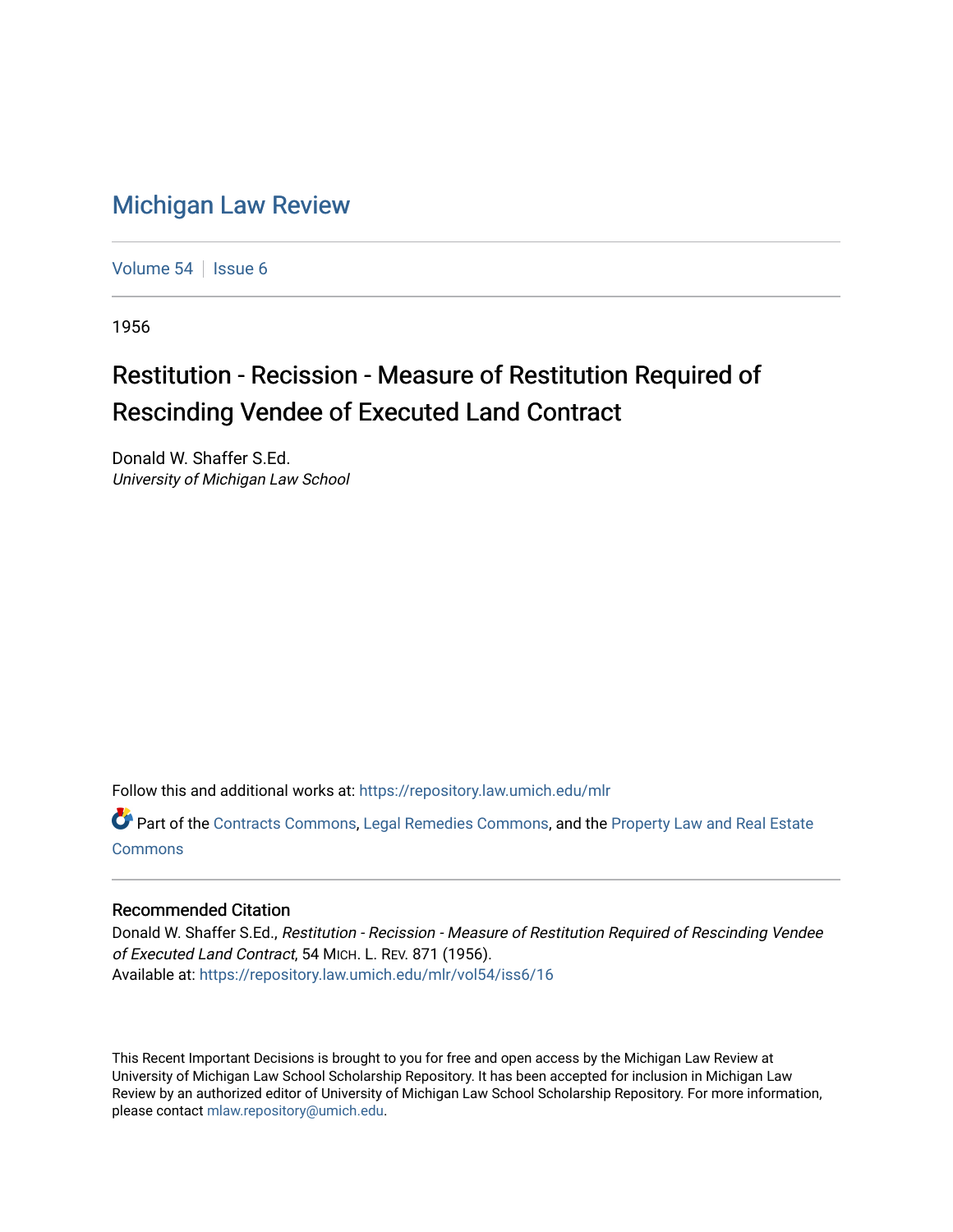RESTITUTION-RESCISSION-MEASURE OF RESTITUTION REQUIRED OF RE-SCINDING VENDEE OF EXECUTED LAND CoNTRAcr-Plaintiff vendee sought to rescind an executed contract for the sale of an inn, alleging fraud in the inducement. The lower court granted rescission and ordered repayment to the plaintiff of that part of the purchase price already paid over to defendant-vendor, less \$2,500, which was found to be the fair or reasonable rental value for the period of the plaintiff's possession.<sup>1</sup> Both parties appealed, defendant claiming a higher rental figure and plaintiff asserting that no rental should be allowed. *Held,* the plaintiff should be charged rent2 measured by the value of the benefits which accrued to him through the use of the premises. *Beaudry v. Favreau,* 99 N.H. 444, 114 A. (2d)

666 (1955). A vendee rescinding an executed land contract is generally required to make restitution in the amount of the fair or reasonable rental value of the property for any period of ownership which he may have enjoyed.3 This

1 The report of the case does not make it at all clear when plaintiff abandoned possession or when he discovered the fraud. It will be assumed for the purposes of this note that the possession was surrendered or a tender of restoration made when the fraud was discovered, for if possession was retained beyond that point, several new elements are introduced, i.e., a new factor in the determination of relative fault and a possible basis for arguing aflirmance of a voidable contract.

2 It is, of course, improper to refer to this payment or credit as rent, for, as the principal case points out, it is not based on the relationship of lessor and lessee. The word will be used, however, for the sake of convenience.

3 Kunde v. O'Brian, 214 Iowa 921, 243 N.W. 594 (1932); Huff v. Knight, 58 R.I. 257, 192 A. 470 (1937). It is conceivable that the requirement that plaintiff account for the reasonable rental value of the premises grew out of a desire to strike a balance of treatment between the interest on the purchase money which the defendant vendor is required to pay the plaintiff-vendee, this being the value to the vendor of the use of the vendee's money. This reasoning also affords an explanation for the practice of holding that one cancels out the other. See Lutz v. Cunningham, 240 Iowa 1037, 38 N.W. (2d) 638 (1949); Shields v. Bogliolo, 7 Mo. 134 (1841).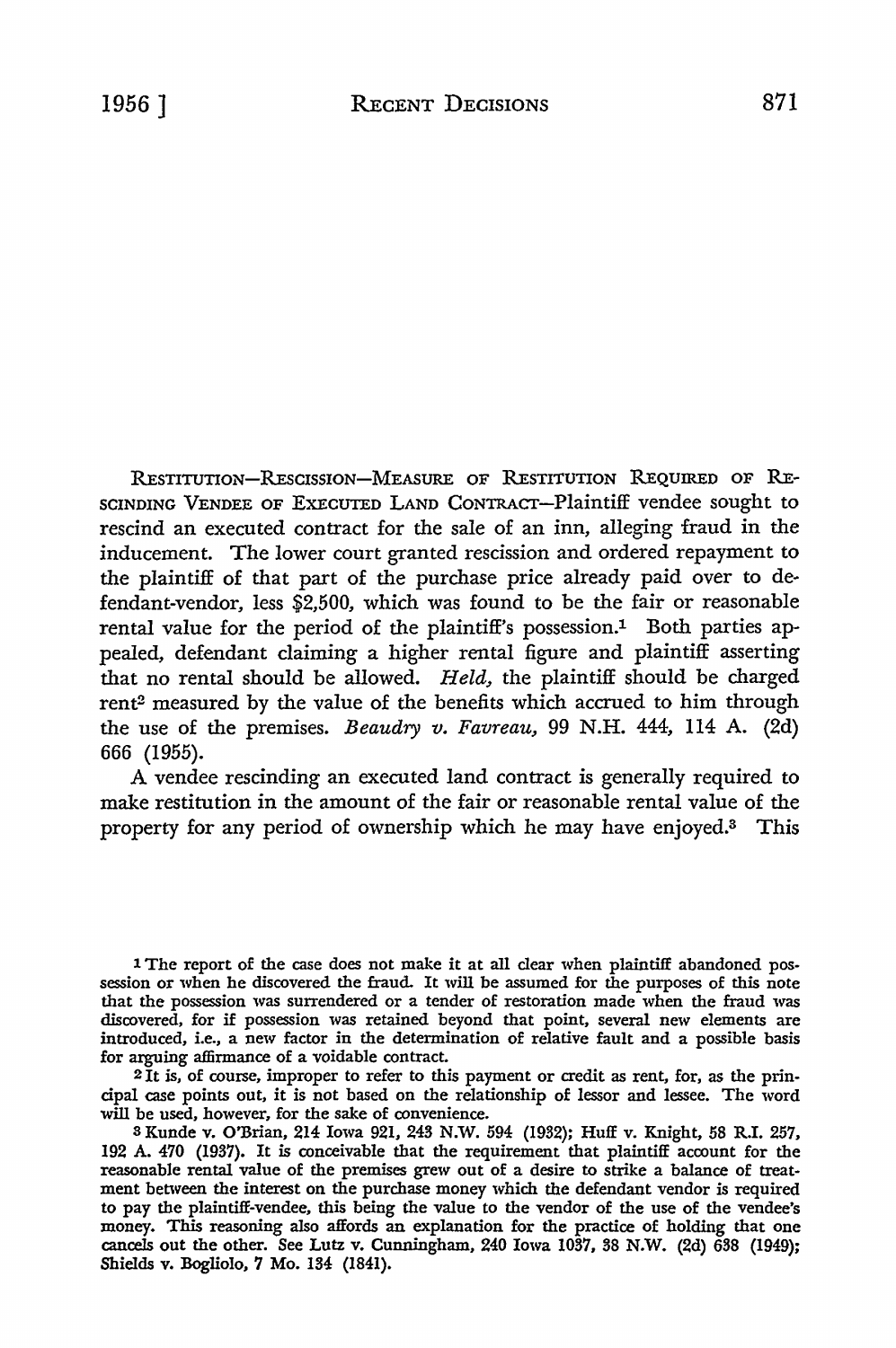amount is presumably determined by way of a finding as to what the owner could have realized by leasing rather than selling the premises.<sup>4</sup> Even if the rescinding vendee has not occupied the premises he will nevertheless be forced to account for the reasonable rental for that period during which he might have possessed and benefited from the use of the land.<sup>5</sup> The principal case departs from this line of authority by requiring the vendee to restore only the actual benefits realized, thus eliminating the question of rental value, unless the vendee actually takes possession of the premises. The important consideration becomes *actual realization* of benefit as opposed to the benefit which the vendee *might have realized*  from his period of ownership.6 The accounting is, of course, part of the restitution which a rescinding party must make as a part of the unwinding process which he is seeking. Clearly it would be unjust to allow the plaintiff to keep that which he has received while permitting him to regain from the defendant that with which he has parted. Assuming that the rationale of restitution is to avoid this injustice, $\tau$  it is indeed hard to quarrel with the solution reached in the principal case, i.e., requiring the plaintiff to account for the value of benefits which accrued to him. The vendee has received only this amount and should not be forced to return more. By way of further justification for the result reached in the principal case, it may be noted that the vendor is the person who most benefits from the fair rental measure-he gets back the land plus the rental he might have realized. The plaintiff-vendee, on the other hand, suffers to the extent that the reasonable rental exceeds the benefit, if any, he actually realized. Keeping in mind the fact that the original wrong is the vendor's<sup>8</sup>

4 Kunde v. O'Brian, note 3 supra; Huff v. Knight, note 3 supra.

5Elrod-Oas Home Bldg. Co. v. Mensor, 120 Cal. App. 485, 8 P. (2d) 171 (1932).

<sup>6</sup>The principal case cites only one case as authority for the result reached. It is a Kentucky case, decided in 1821, which seems to have been overlooked by the few courts and counsel who have considered the problem since that time. The theory of the holding is quite adequately expressed by the court: "Neither party ought . . . to be enriched, to the prejudice of the other • . • but the possessor cannot be said to be enriched, in any die prejudice of the other . . . but the possessor cannot be said to be enficited, in any case, beyond the actual profits he has received. . . ." Richardson v. M'Kinson, 5 Litt. Sel. Cases (16 Ky.) 320 at 323 (1821). See a (1912); Coffman v. Huck, 19 Mo. 435 (1854).

7 R.EsrrrunoN REsTATEMENT §66, comments *a, c,* d, illus. 9, §159, comment *a,* and §157 (1937), lend support to this view. Section 66, comment d, illus. 9, seems to cover the exact problem involved in the principal case and it dictates a like result. Even more favor is shown to the plaintiff since it requires him to account for the value to him "or the reasonable value of the use of the land, whichever is less." But cf. Marr v. Tumulty, 256 N.Y. 15, 175 N.E. 356 (1931).

This concept of avoiding the unjust retention of benefits provides the basis for analogous holdings in cases where a plaintiff in default is seeking restitution. In such cases the defendant is the innocent party and he is required to restore to plaintiff only the value to him of that part of plaintiff's performance which he has retained or benefited from. See 5 CORBIN, CONTRACTS §§1122, 1124 (1951). "The theory is that it is unjust for the promiser [the innocent defendant] to profit even though his promise has never become absolute." Schwasnick v. Blandin, (2d Cir. 1933) 65 F. (2d) 354 at 357.

s There was no finding in the principal case on the question of the nature of the fraud or misrepresentation involved. The court seems, however, to assume that the rescis• sion is based on fraud.